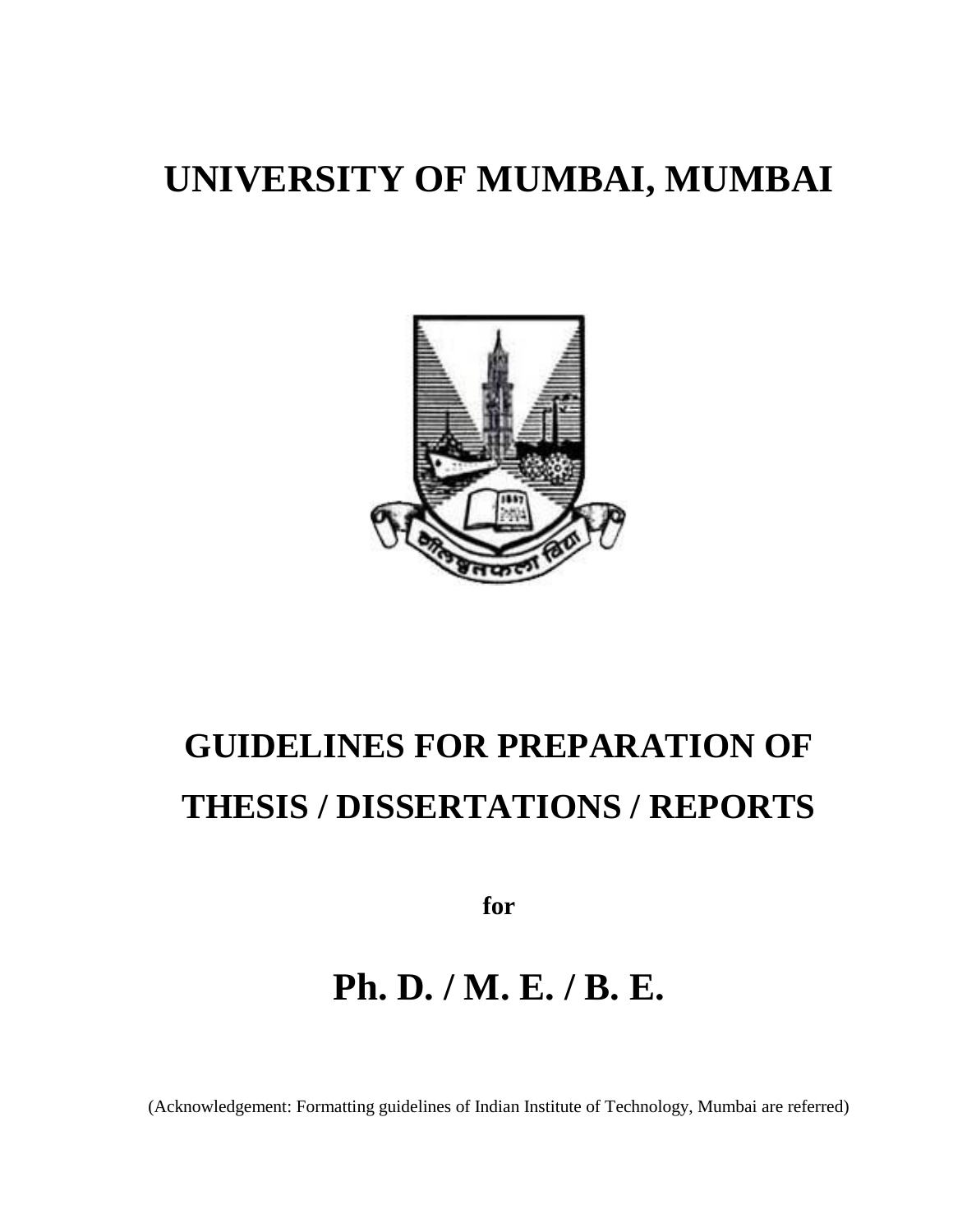# **Guidelines for preparation of Thesis / Dissertations / Project Reports**

# **Preamble:**

The content of the Thesis/Dissertation/Project report (hereinafter called as report) must be paid utmost attention, which is being submitted in partial fulfillment of the requirements of the Doctoral, Post-graduation and Under-graduation degrees respectively. A Standard format is equally important and may be prescribed by the University of Mumbai, which helps in bringing uniformity in all the reports and improves aesthetics of report. The same format shall also be followed in preparation of the final soft copies to be submitted to the library.

# **1. Organization of the Thesis/Dissertation/ Project report**

This report shall be presented in a number of chapters, starting with Introduction and ending with Conclusions. It shall be ensured that all the chapters will have a precise title reflecting the contents of the chapter. A chapter can be subdivided into sections, sub-sections and so on as to present the content discretely and with due emphasis.

The report may be divided into two or more parts, each with an appropriate title, when the work comprises two or more mutually independent investigations. However, the numbering of chapters will be continuous right through, for example Part 1 may comprise Chapters 2-4, Part Two, and Chapters 5-8.

# **1.1 Introduction:**

The title of Chapter 1 shall be Introduction. It shall justify and highlight the problem posed, define the topic and explain the aim and scope of the work presented in the report. It may also highlight the significant contributions from the investigation.

# **1.2 Review of Literature:**

This shall normally form Chapter 2 and shall present a critical appraisal of the previous work published in the literature pertaining to the topic of the investigation. The extent and emphasis of the chapter shall depend on the nature of the investigation.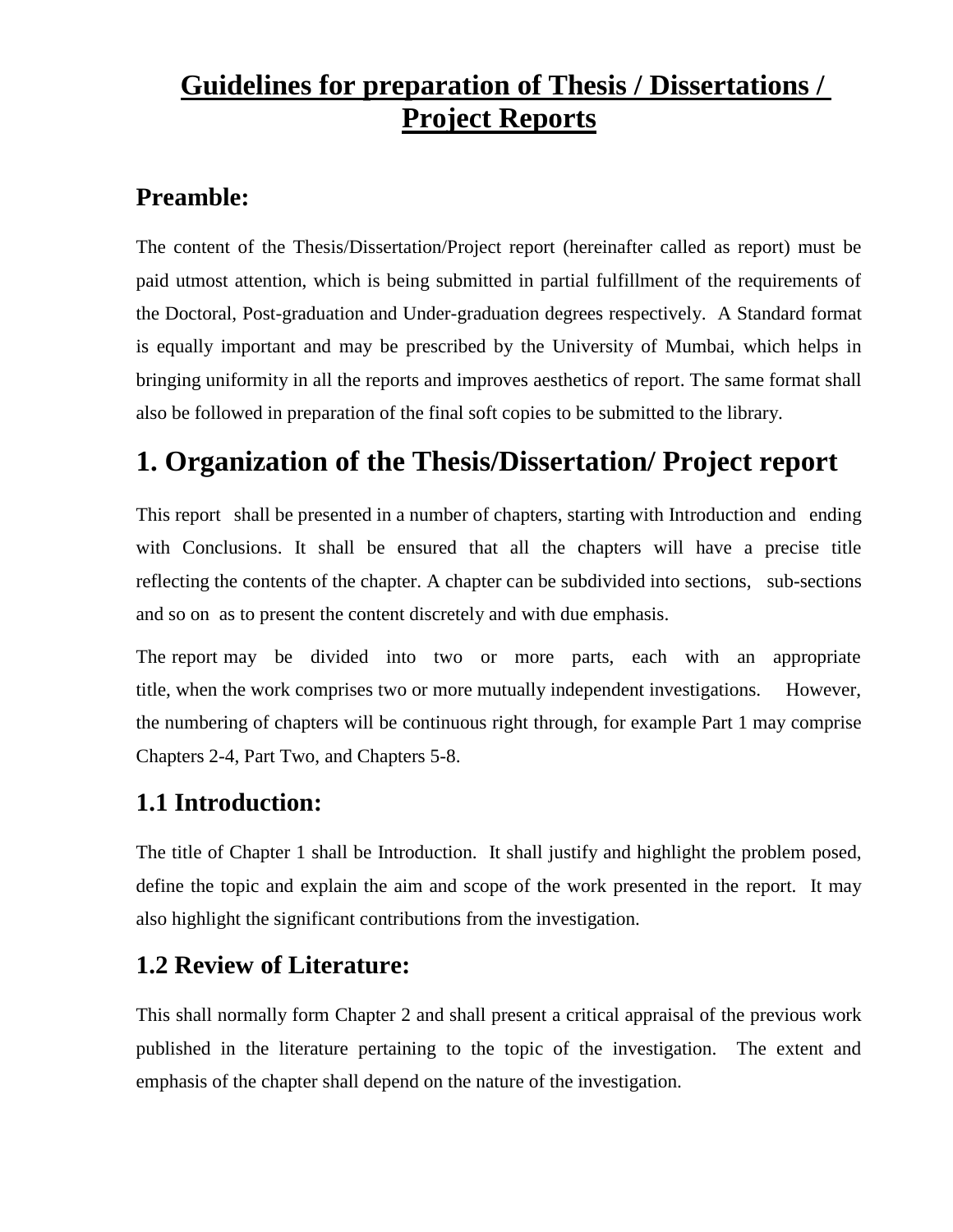# **1.3 Report on the Present Investigation:**

The reporting on the investigation shall be presented in one or more chapters with appropriate chapter titles.

- Due importance shall be given to experimental setups, procedures adopted, techniques developed, methodologies developed and adopted.
- While important derivations/formulae should normally be presented in the text of these chapters, extensive and long treatments, copious details and tedious information, detailed results in tabular and graphical forms may be presented in Appendices. Representative data in table and figures may, however, be included in appropriate chapters.
- Figures and tables should be presented immediately following their first mention in the text. Short tables and figures (say, less than half the writing area of the page) should be presented within the text, while large table and figures may be presented on separate pages.
- Equations should form separate lines with appropriate paragraph separation above and below the equation line, with equation numbers flushed to the right.

# **1.4 Results and Discussions:**

This shall form the penultimate chapter of the report and shall include a thorough evaluation of the investigation carried out and bring out the contributions from the study. The discussion shall logically lead to inferences and conclusions as well as scope for possible further future work.

# **1.5 Conclusions:**

This will be the final chapter of the report. A brief report of the work carried out shall form the first part of the Chapter. Conclusions derived from the logical analysis presented in the Results and Discussions Chapter shall be presented and clearly enumerated, each point stated separately. Scope for future work should be stated lucidly in the last part of the chapter.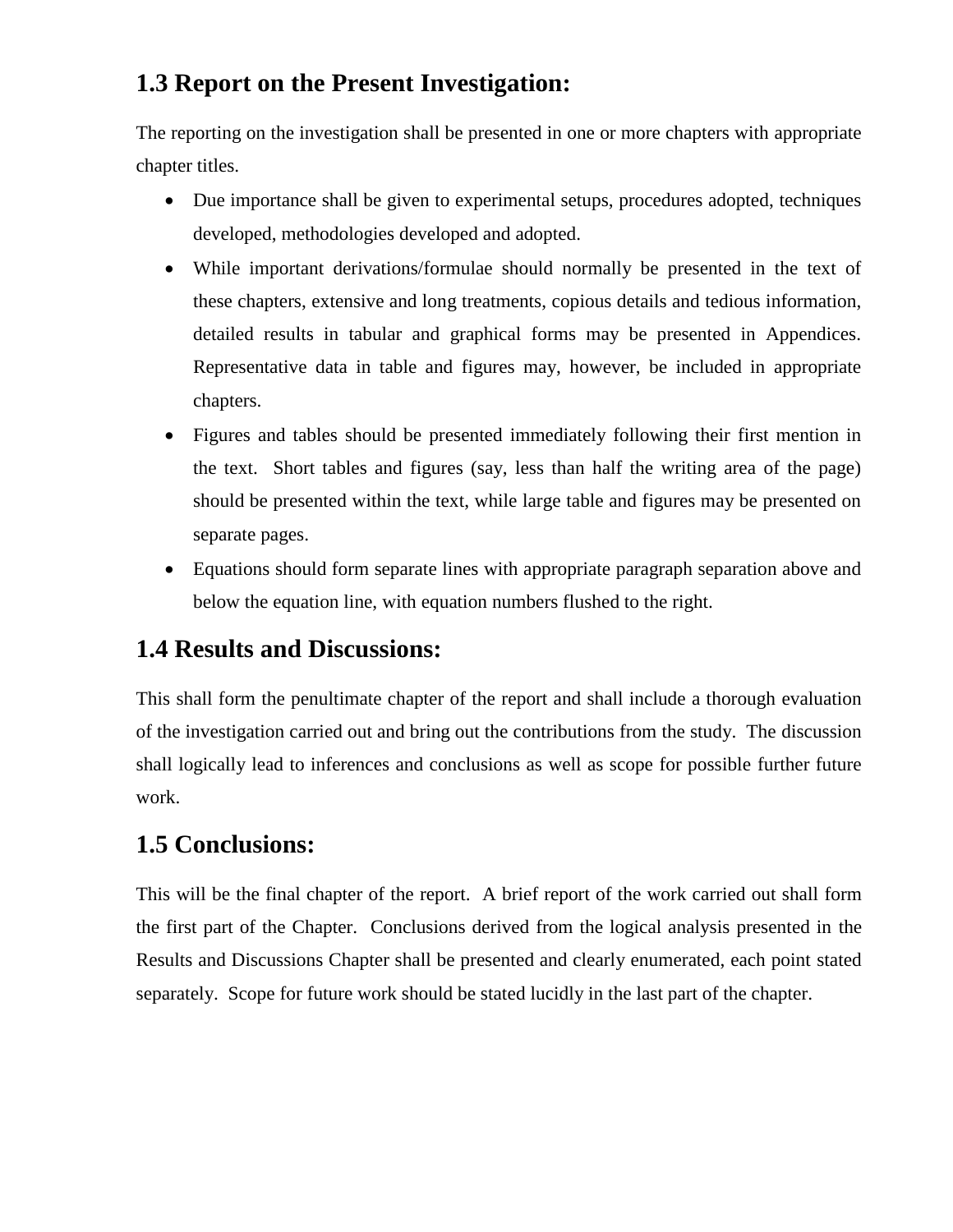### **1.6 Appendix:**

Detailed information, lengthy derivations, raw experimental observations etc. are to be presented in the separate appendices, which shall be numbered in Roman Capitals (e.g. "Appendix I"). Since reference can be drawn to published/unpublished literature in the appendices these should precede the "Literature Cited" section.

#### **1.7 Literature Cited:**

This should follow the Appendices, if any, otherwise the Conclusions chapter. The candidates shall follow the style of citation and style of listing in one of the standard journals in the subject area consistently throughout his/her report, for example, IEEE in the Department of Electrical Engineering, ASME in Department of Mechanical Engineering. However, the names of all the authors along with their initials and the full title of the article/monogram/book etc. have to be given in addition to the journals/publishers, volume, number, pages(s) and year of publication.

Citation from websites should include the names(s) of author(s) (including the initials), full title of the article, website reference and when last accessed. Reference to personal communications, similarly, shall include the author, title of the communication (if any) and date of receipt.

#### **1.7.1 Publications by the candidate:**

Articles, technical notes etc. on the topic of the report published by the candidate may be separately listed after the literature cited. This may also be included in the contents. The candidates may also include reprints of his/her publications after the literature citation.

# **1.8 Acknowledgements:**

The acknowledgments by the candidate shall follow the citation of literature, signed by him/her, with date.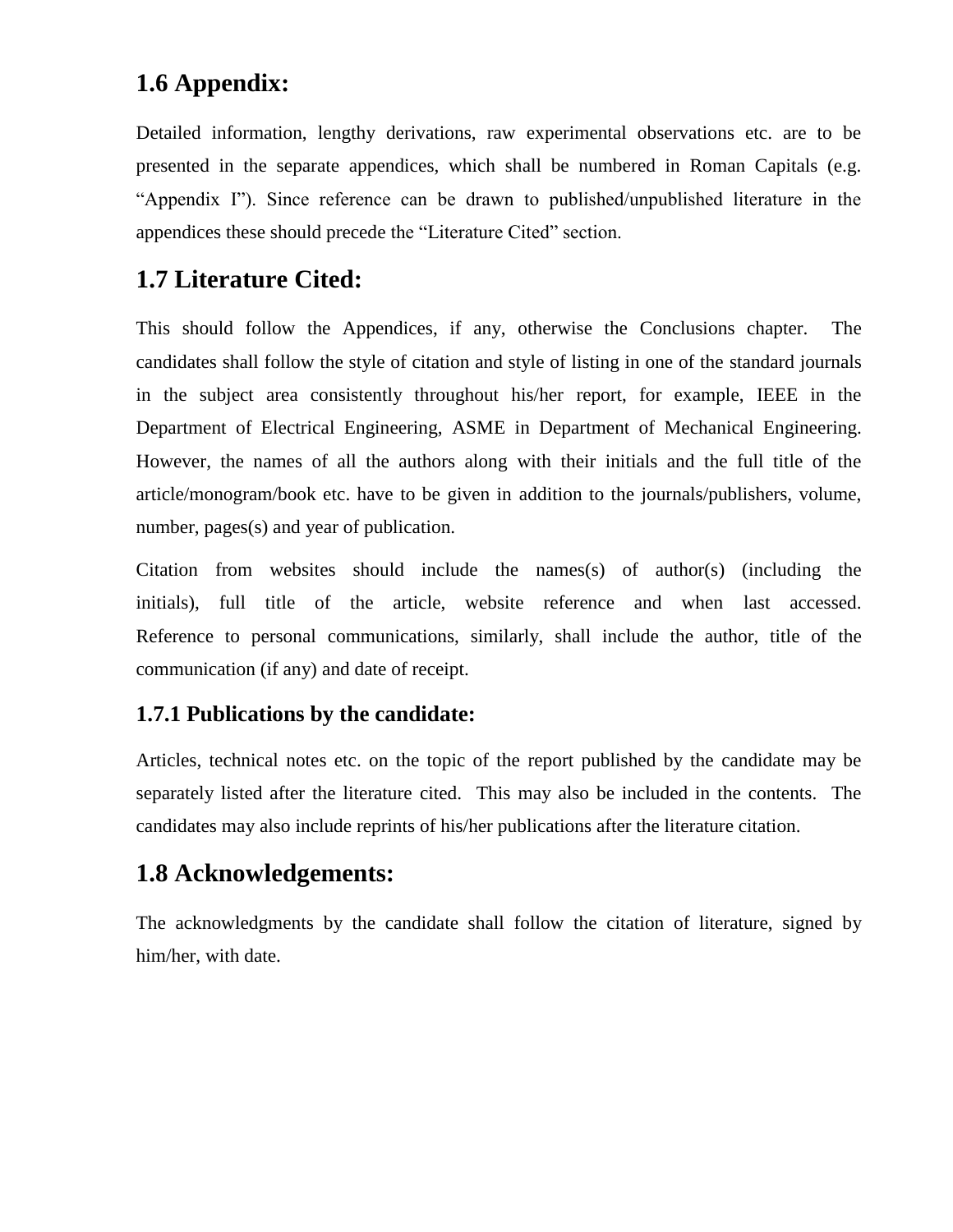# **2.0 Thesis/Dissertations/Project Reports Format**

#### **2.1 Paper:**

The report shall be printed / xeroxed on white bond paper, whiteness 95% or above, weight 70 gram or more per square meter. The size of the paper shall be standard A4; height 297 mm, width 210 mm.

### **2.2 Type - Setting, Text Processing and Printing:**

The text shall be printed on single side of a page **(BE report on both side of a page)**  employing laser jet or Inkjet printer, the text having been processed using a standard text processor. The standard font shall be **Times New Roman** of **12 pts** with **1.5 line spacing**.

#### **2.2.1 Page Format:**

The Printed Sheets shall have the following written area and margins:

| <b>Top Margin</b>      | $: 15 \text{ mm}$               |
|------------------------|---------------------------------|
| <b>Head Height</b>     | $3 \text{ mm}$<br>$\mathbf{L}$  |
| <b>Head Separation</b> | $12 \text{ mm}$<br>$\mathbf{L}$ |
| <b>Bottom Margin</b>   | $\therefore$ 22 mm              |
| Footer                 | $\frac{1}{2}$ 3 mm              |
| <b>Foot Separation</b> | $: 10 \text{ mm}$               |
| Left Margin            | $: 30$ mm                       |
| <b>Right Margin</b>    | $\therefore$ 20 mm              |
| Text Height            | $: 245$ mm                      |
| <b>Text Width</b>      | : 160 mm                        |

When header is not used the top margin shall be 30 mm.

#### **2.2.2 Pagination:**

Page numbering in the text of the report shall be Hindu- Arabic numerals at the center of the footer. Page number "1" for the first page of the Introduction chapter shall not appear in print; only the second page will bear the number "2". The subsequent chapters shall begin on a fresh page. Pagination for pages before the Introduction chapter shall be in lower case Roman numerals, e.g., "iv".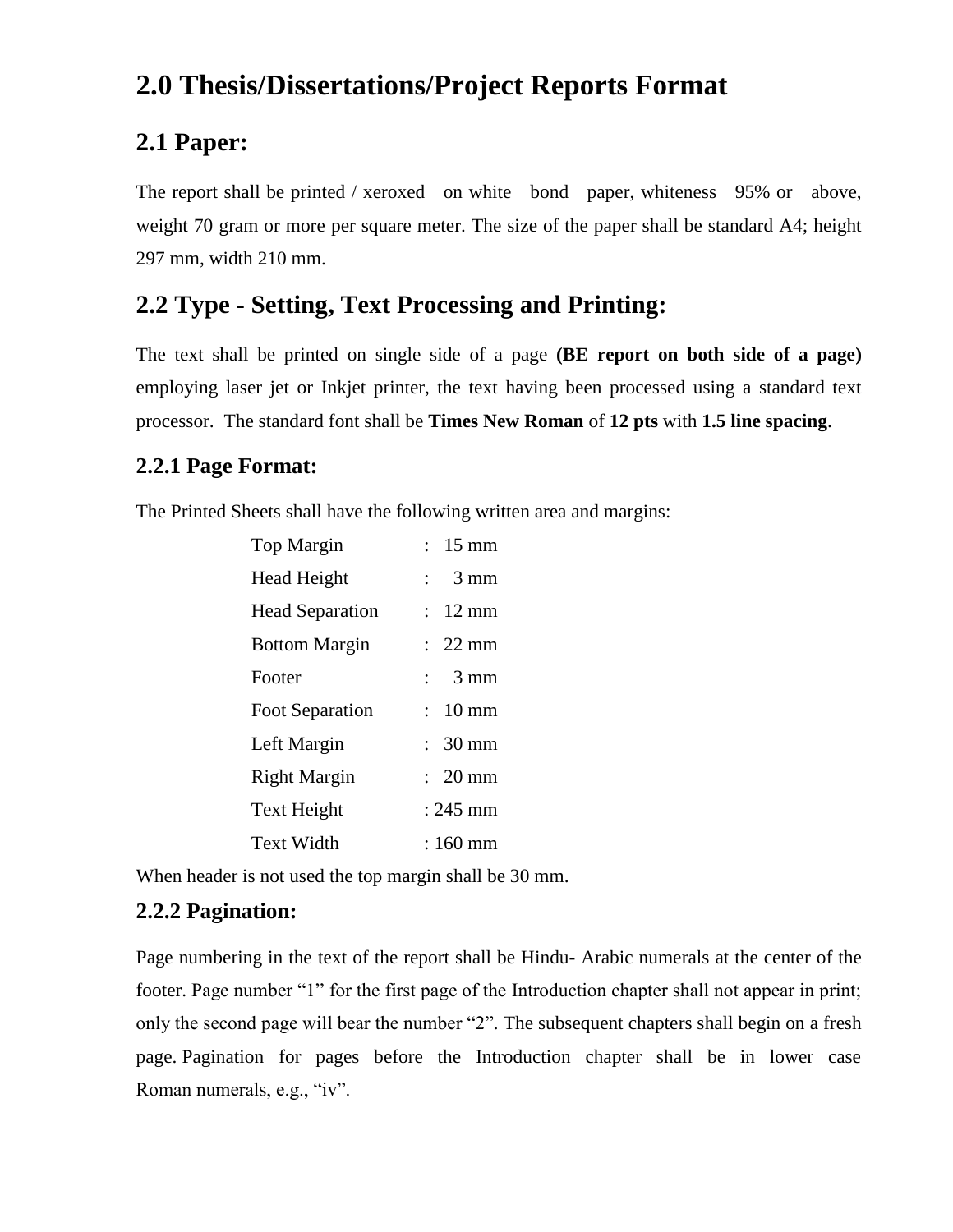#### **2.2.3 Header:**

When the header style is chosen, the header can have the Chapter number and Section number (e.g., Chapter 2, Section 3) on even numbered page headers and Chapter title or Section title on the odd numbered page header.

#### **2.2.4 Paragraph format:**

Vertical space between paragraphs shall be about 2.5 line spacing. The first line of each paragraph should normally be indented by five characters or 12mm. A candidate may, however, choose not to indent if s/he has provided sufficient paragraph separation. A paragraph should normally comprise more than one line. A single line of a paragraph shall not be left at the top or bottom of a page. The word at the right end of the first line of a page or paragraph should, as far as possible, not be hyphenated.

#### **2.3 Chapter and Section Format:**

#### **2.3.1 Chapter:**

Each chapter shall begin on a fresh page with an additional top margin of about 75mm. Chapter number (in Hindu - Arabic) and title shall be printed at the center of the line in 6mm font size (18pt) in bold face using both upper and lower case (all capitals or small capitals shall not be used). A vertical gap of about 12 mm (spacing after font size 36 with single line spacing) shall be left between the Chapter number and Chapter title lines and between chapter title line and the first paragraph (sample is given as specimen "E").

#### **2.3.2 Sections and Sub-sections:**

A chapter can be divided into Sections, Sub-sections and Sub-sub Sections so as to present different concepts separately. Sections and sub-sections can be numbered using decimal points, e.g. 2.2 for the second section in Chapter 2 and 2.3.4 for the fourth Sub-section in third Section of Chapter 2. Chapters, Sections and Subsections shall be included in the contents with page numbers flushed to the right. Further subsections need not be numbered or included in the contents.

The Section and Sub - Section titles along with their numbers in 5 and 4mm (16 and 14 pt) fonts, respectively, in bold face shall be flushed to the left (not centered) with 15 mm space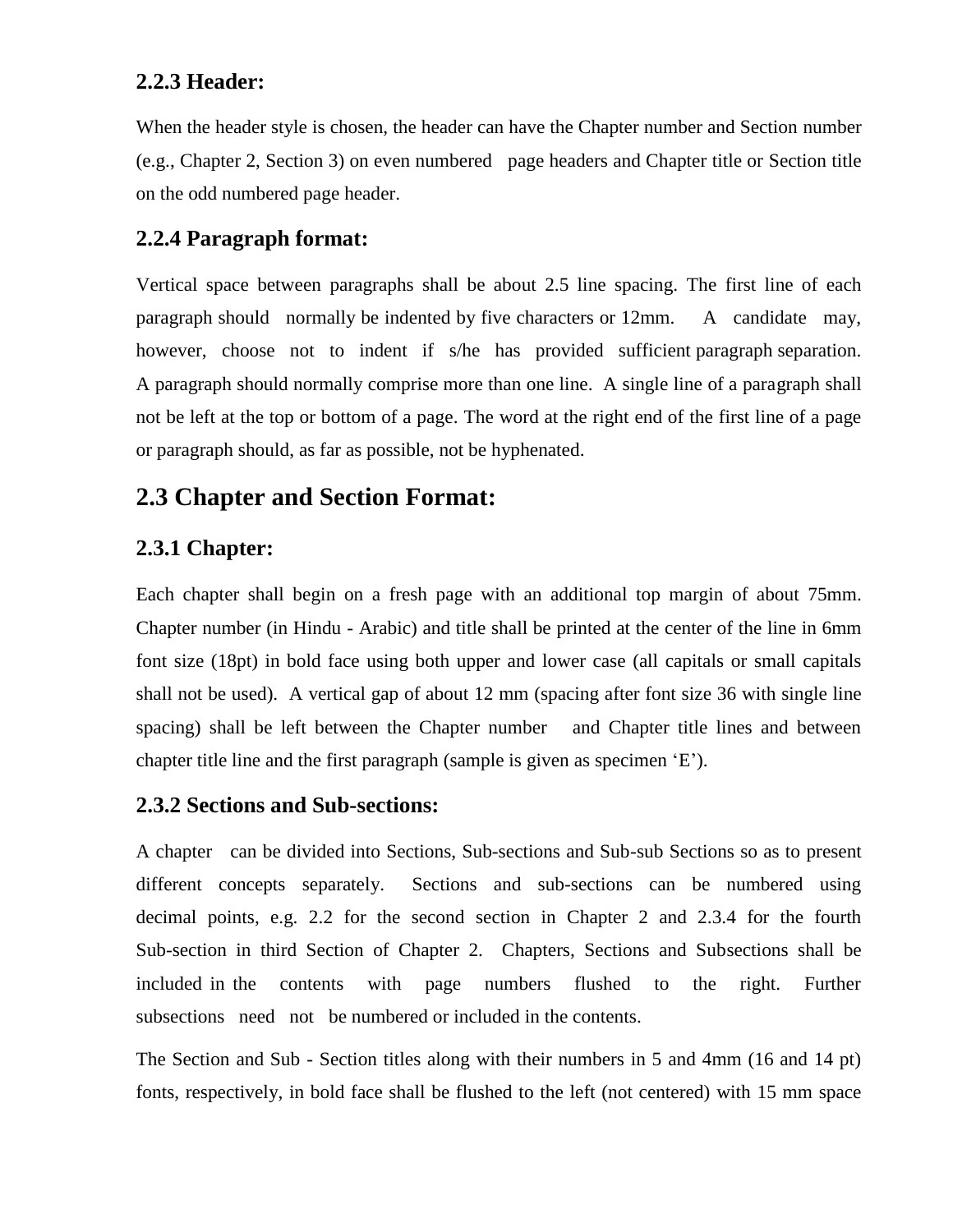above and below these lines.

In further subdivisions character size of 3 and 3.5 with bold face, small caps, all caps and italics may be used for the titles flushed left or centered. These shall not feature in the contents.

#### **2.3.3 Table / Figure Format:**

Tables and figures should be presented in portrait style as far as possible. Small size table and figures (less than half of writing area of a page) should be incorporated within the text, while larger ones may be presented on separate pages. Table and figures shall be numbered chapter -wise. For example, the fourth figure in chapter 5 will bear the number Figure 5.4 or Fig 5.4.

Table number and title will be placed above the table while the figure number and caption will be located below the figure. Reference for Table and Figures reproduced from elsewhere shall be cited in the last and separate line in the table and figure caption.

# **3.0 Auxiliary Format**

# **3.1 Binding:**

The final hard bound copies to be submitted after the viva-voce examination will be accepted during the submission of thesis/dissertation/ project report with black colour.

# **3.2 Front Covers:**

The front covers shall contain the following details:

- Full title of thesis in 6 mm 22 point's size font properly centered and positioned at the top.
- Full name of the candidate in 4.5 mm 15 point's size font properly centered at the middle of the page.
- A 50 mm dia replica of the Institute emblem followed by the name of department, name of the Institute and the year of submission, each in a separate line and properly centered and located at the bottom of page.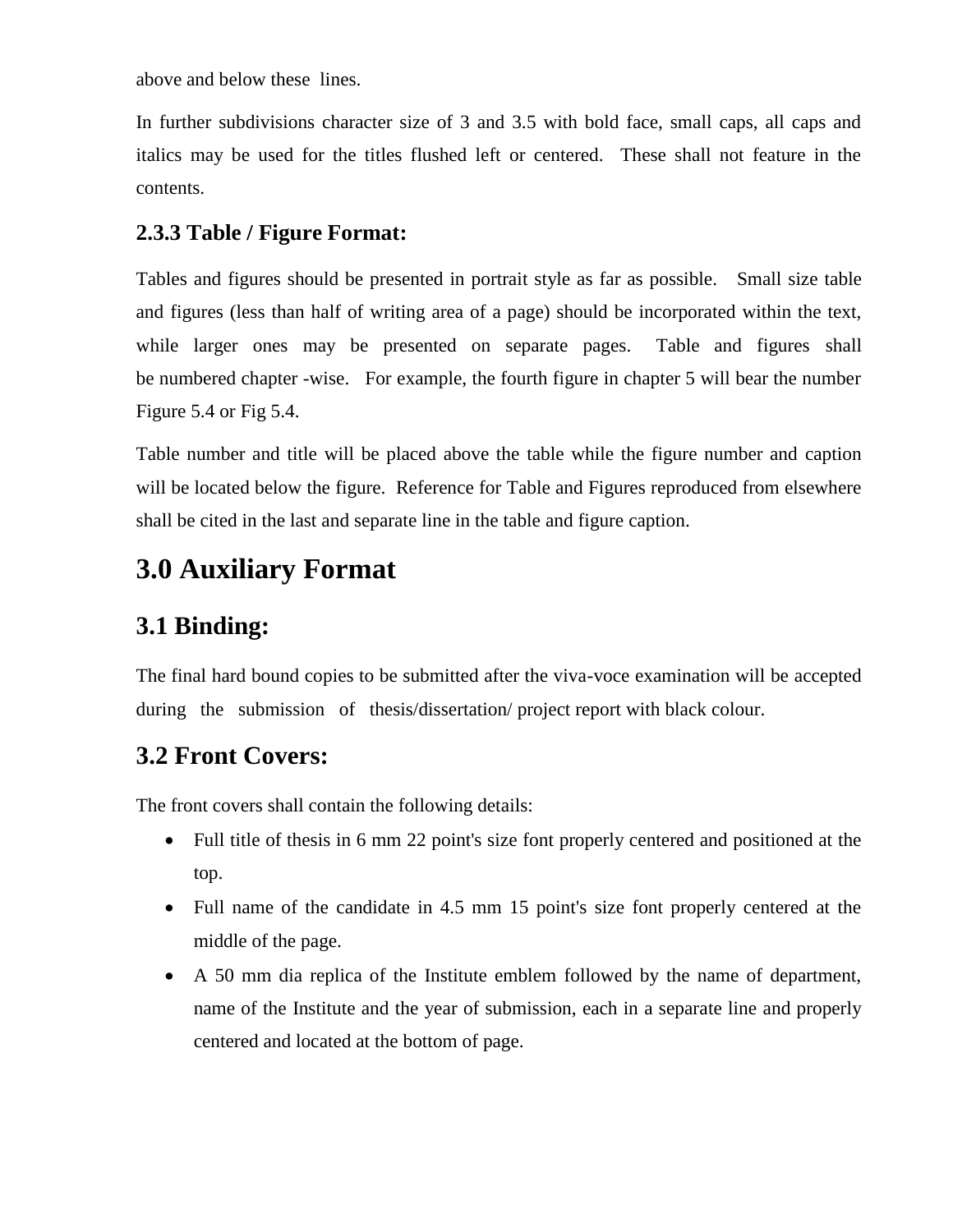#### **3.2.1 Lettering:**

All lettering shall be embossed in gold.

#### *3.2.2 Bound back:*

The degree, the name of the candidate and the year of submission shall also be embossed on the bound (side) in gold.

#### **3.3 Blank Sheets:**

In addition to the white sheets (binding requirement) two white sheets shall be put at the beginning and the end of the thesis.

#### **3.4 Title Sheet:**

This shall be the first printed page of the report and shall contain the submission statement: the Thesis/Dissertation/project Report submitted in partial fulfillment of the requirements of the Degree, Ph.D. /M.E./B.E., the name and Roll No. of the candidate, name(s) of the Supervisor and Co-supervisor (s) (if any), Department, Institute and year of submission.

• Sample copy of the 'Title Sheet' is appended (Specimen 'A')

#### **3.5 Dedication Sheet:**

If the candidate so desires s/he may dedicate her/his report, which statement shall follow the title page. If included, this shall form the page 1 of the auxiliary sheets but shall not have a page number.

# **3.6 Internal Approval Sheet:**

In the absence of a dedication sheet this will form the first page and in that case shall not have a page number. Otherwise, this will bear the number two in Roman lower case "ii" at the center of the footer. The top line shall be:

- 1. Certificate
- Sample copy of the 'Internal Approval Sheet' is appended (Specimen 'B'')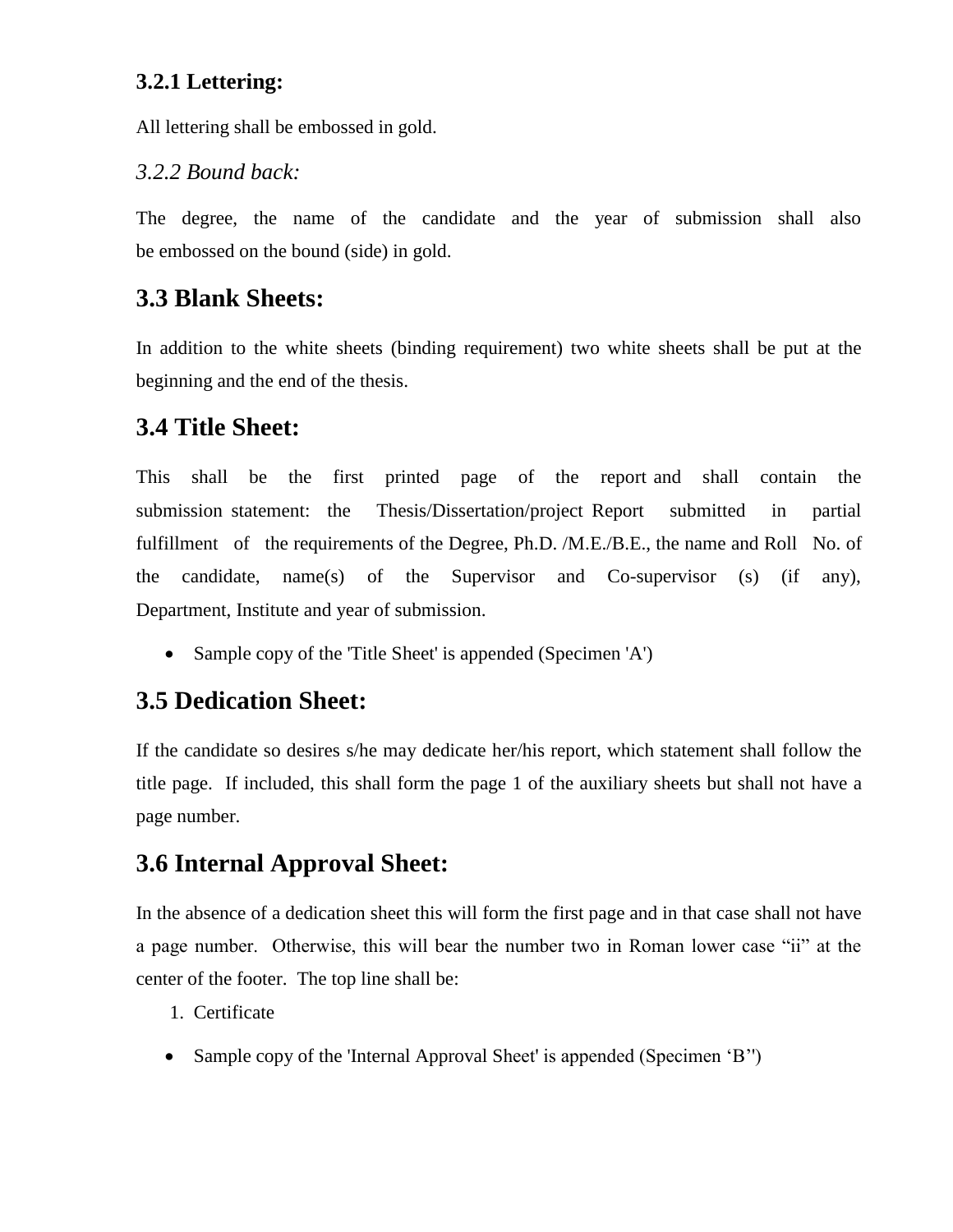# **3.7 Approval Sheet:**

In the absence of a dedication sheet this will form the second page. Otherwise, this will bear the number two in Roman lower case "iii" at the center of the footer. The top line shall be:

- 1. Thesis Approval for Ph.D.
- 2. Dissertation Approval for M.E.,
- 3. Project Report Approval for B.E, as the case may be.

The Approval Sheets are to be included only in the hard bound copies which are submitted after the successful Ph.D. /M. E. /B. E. viva -voce examination.

A sample copy of the Approval Sheet is appended (Specimen `C')

#### **3.8 Abstract:**

The 500 word abstract shall highlight the important features of the thesis/dissertation/ project report and shall correspond to the electronic version to be submitted to the Library for inclusion in the website. The Abstract in the thesis, however, shall have two more parts, namely, the layout of the thesis giving a brief chapter- wise description of the work and the key words.

# **3.9 Contents, List of Figures and Tables:**

The contents shall follow the Abstract and shall enlist the titles of the chapters, section and sub-section using decimal notation, as in the text, with corresponding page number against them, flushed to the right.

Two separate lists of Figure captions and Table titles along with their numbers and corresponding page numbers against them shall follow the Contents.

# **3.10 Abbreviation Notation and Nomenclature:**

A complete and comprehensive list of all abbreviations, notations and nomenclature including Greek alphabets with subscripts and superscripts shall be provided after the list of tables and figures. (As far as possible, generally accepted symbols and notation should be used).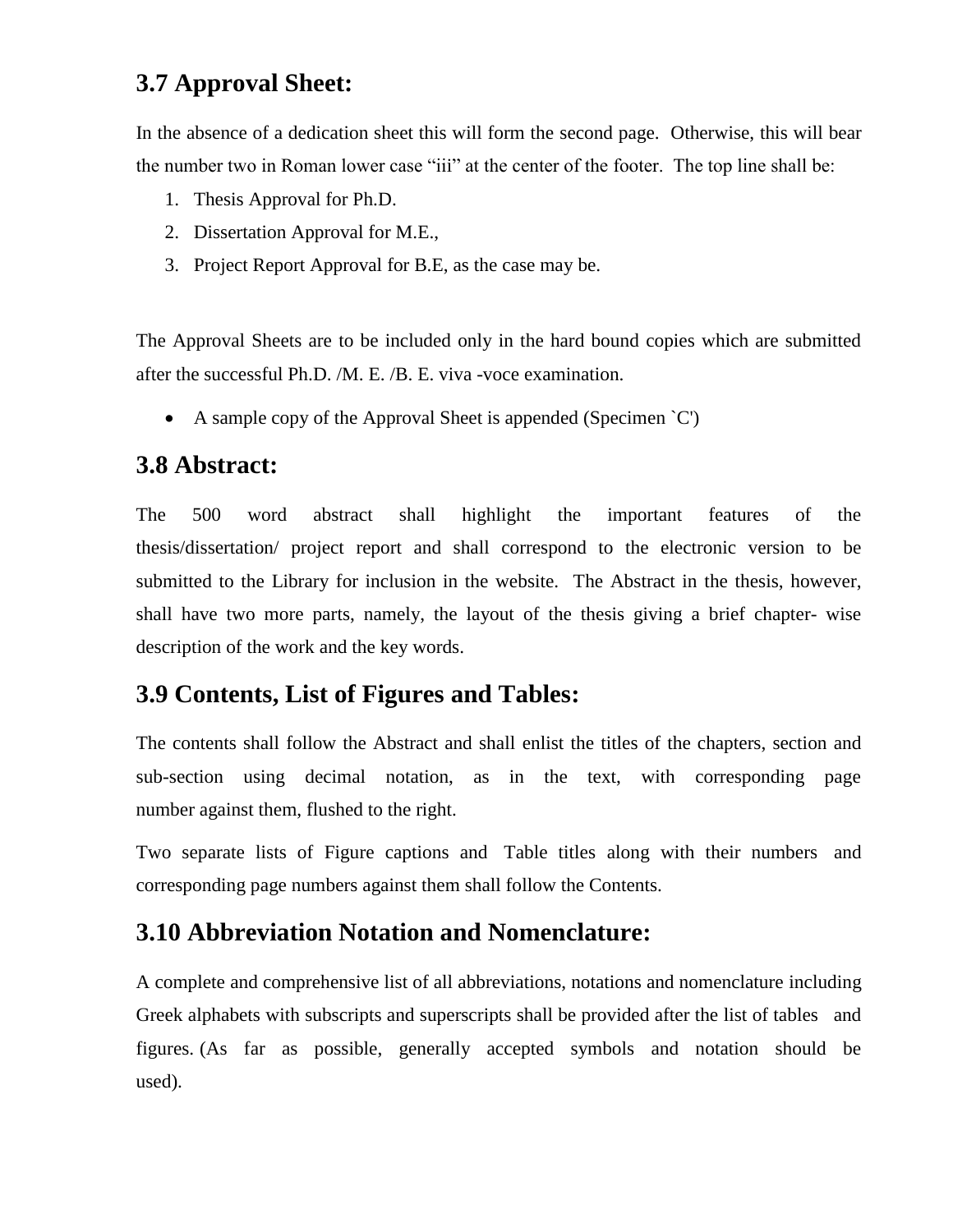Auxiliary page from dedication (if any) to abbreviations shall be numbered using Roman numerals in lower case, while the text starting from the Introduction shall be in Hindu-Arabic. (The first pages in the both the cases shall not bear a page number).

# **3.11 A Declaration of Academic Honesty and Integrity:**

A declaration of Academic honesty and integrity is required to be included along with every thesis/dissertation/ project report after the approval sheet. The format of this declaration is given in Specimen `D' attached.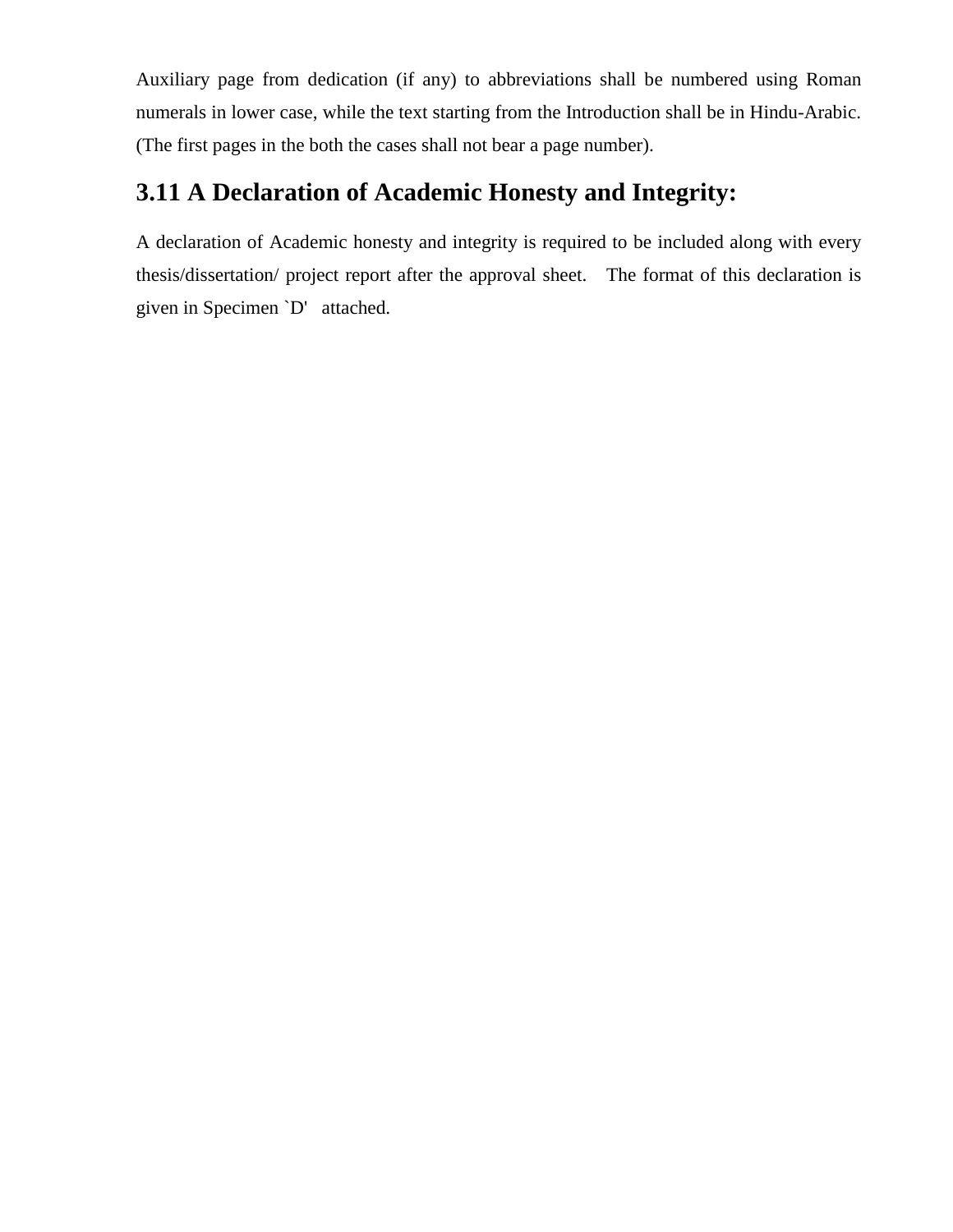Specimen 'A': Title Sheet

# (Title)

Submitted in partial fulfillment of the requirements

of the degree of

(Doctor of Philosophy/Master of Engineering /and so on)

by

(Name of the Student)

(Roll No.\_\_\_\_\_\_\_)

Supervisor (s):

(Name of Supervisors)



(Emblem of Institute/University in diameter of 50 mm)

(Name of the Department/School/Interdisciplinary Programme)

Name of Institute/University

(Year)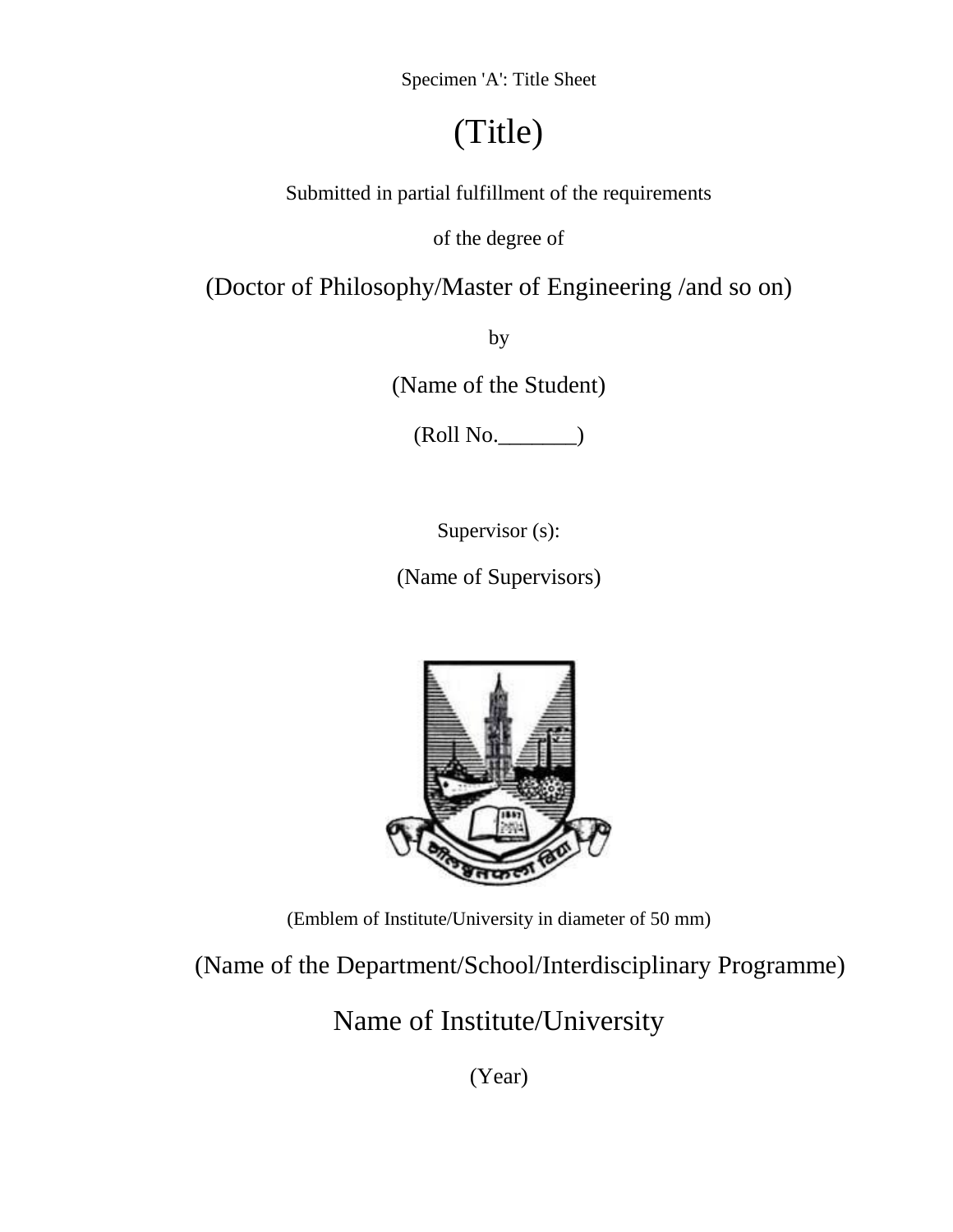# **CERTIFICATE**

This is to certify that the project entitled **"Title of project"** is a bonafide work of "**Name of students" (Roll No. )** submitted to the University of Mumbai in partial fulfillment of the requirement for the award of the degree of **"Undergraduate / Postgrad uate / Ph. D"** in **"Program Name"**.

(Name and sign) (Name and sign) Supervisor/Guide Co-Supervisor/Guide

(Name and sign) (Name and sign) Head of Department Principal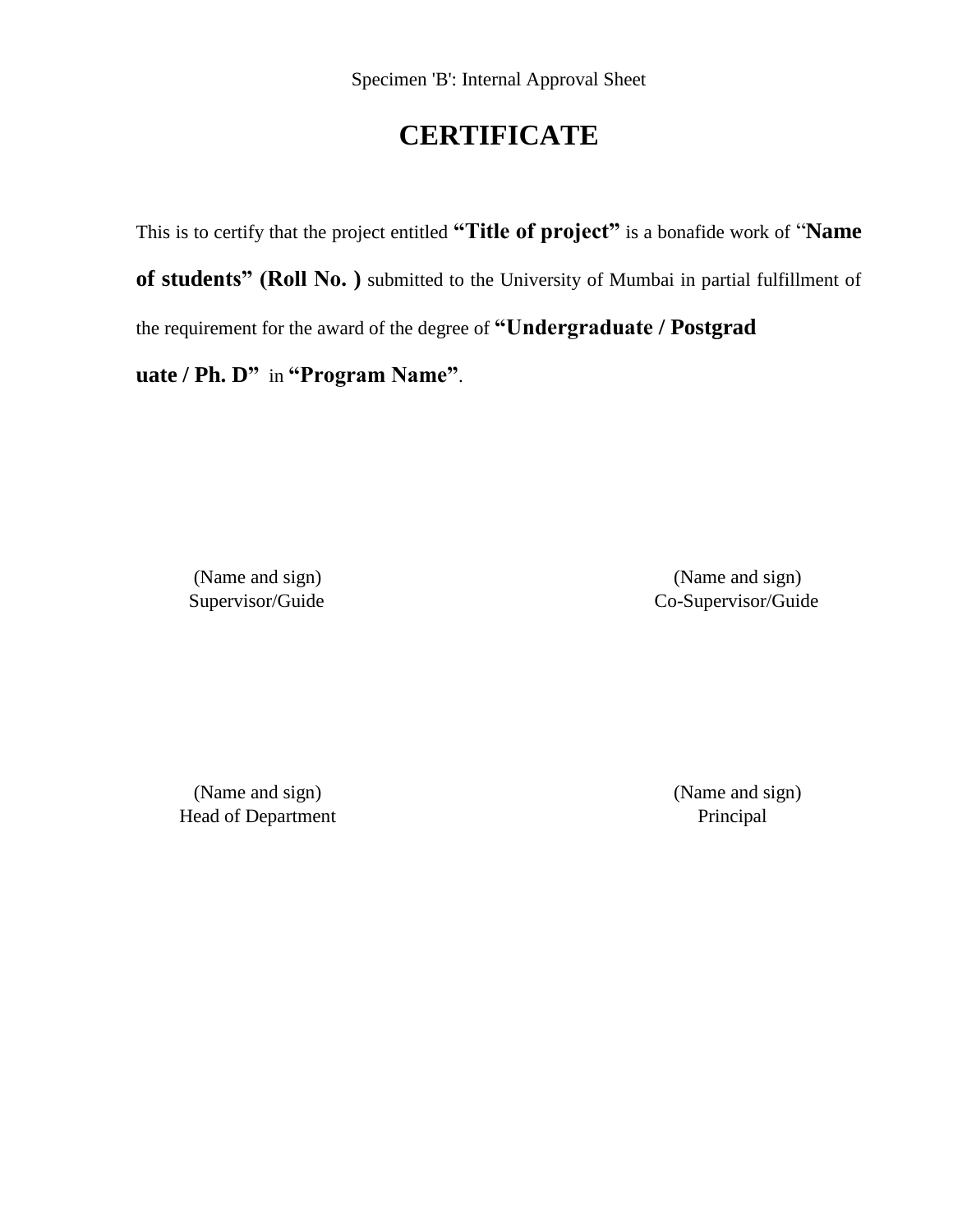# Thesis Approval for Ph. D. / Dissertation Approval for M. E. / Project Report Approval for B. E.

This thesis / dissertation/project report entitled (*Title*) by (*Author Name*) is approved for the degree of \_\_\_\_\_\_\_\_\_\_\_\_ (*Degree details*).

Examiners

Date:

Place: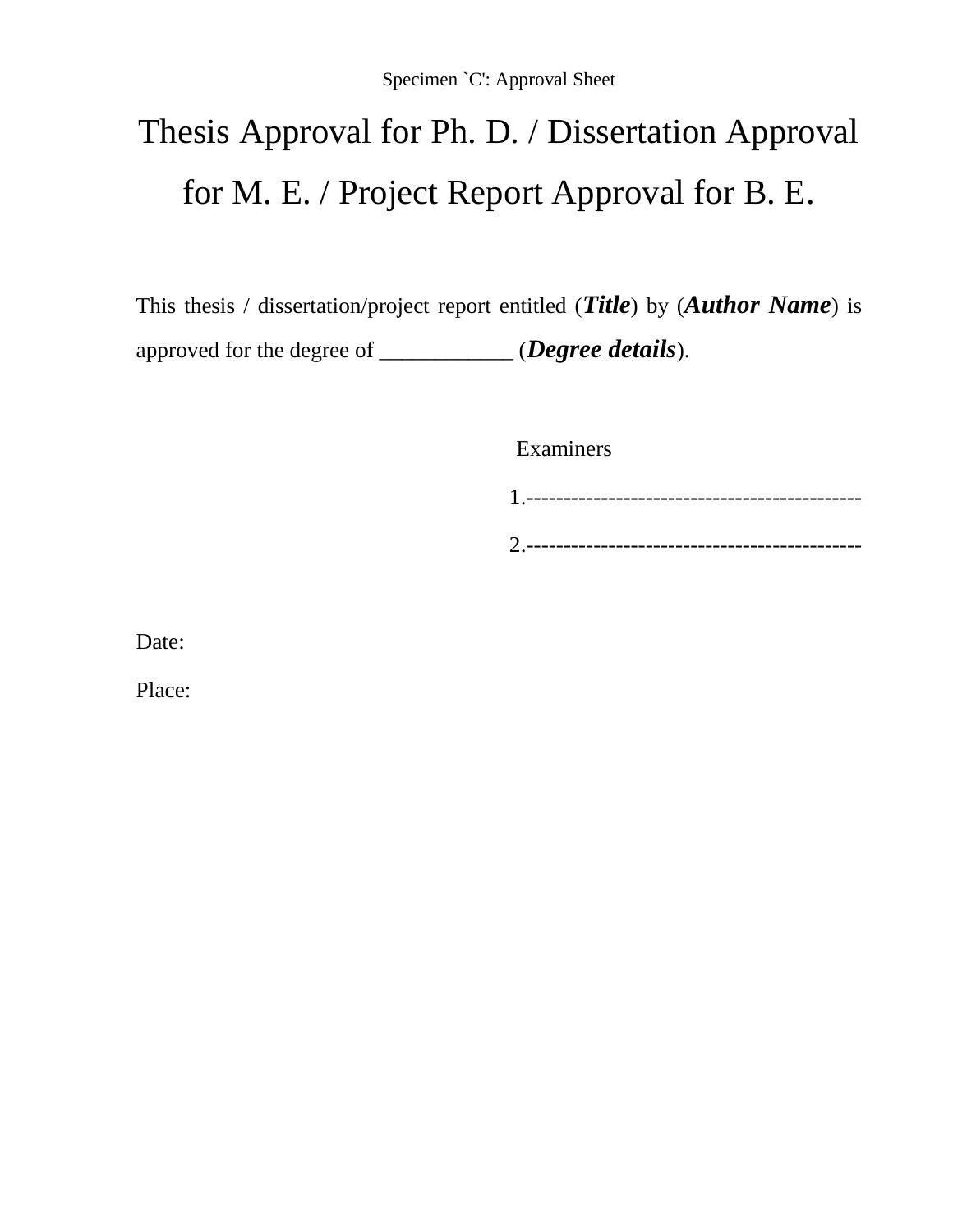# Declaration

 I declare that this written submission represents my ideas in my own words and where others' ideas or words have been included, I have adequately cited and referenced the original sources. I also declare that I have adhered to all principles of academic honesty and integrity and have not misrepresented or fabricated or falsified any idea/data/fact/source in my submission. I understand that any violation of the above will be cause for disciplinary action by the Institute and can also evoke penal action from the sources which have thus not been properly cited or from whom proper permission has not been taken when needed.

-----------------------------------------

(Signature)

-----------------------------------------

(Name of student and Roll No.)

Date: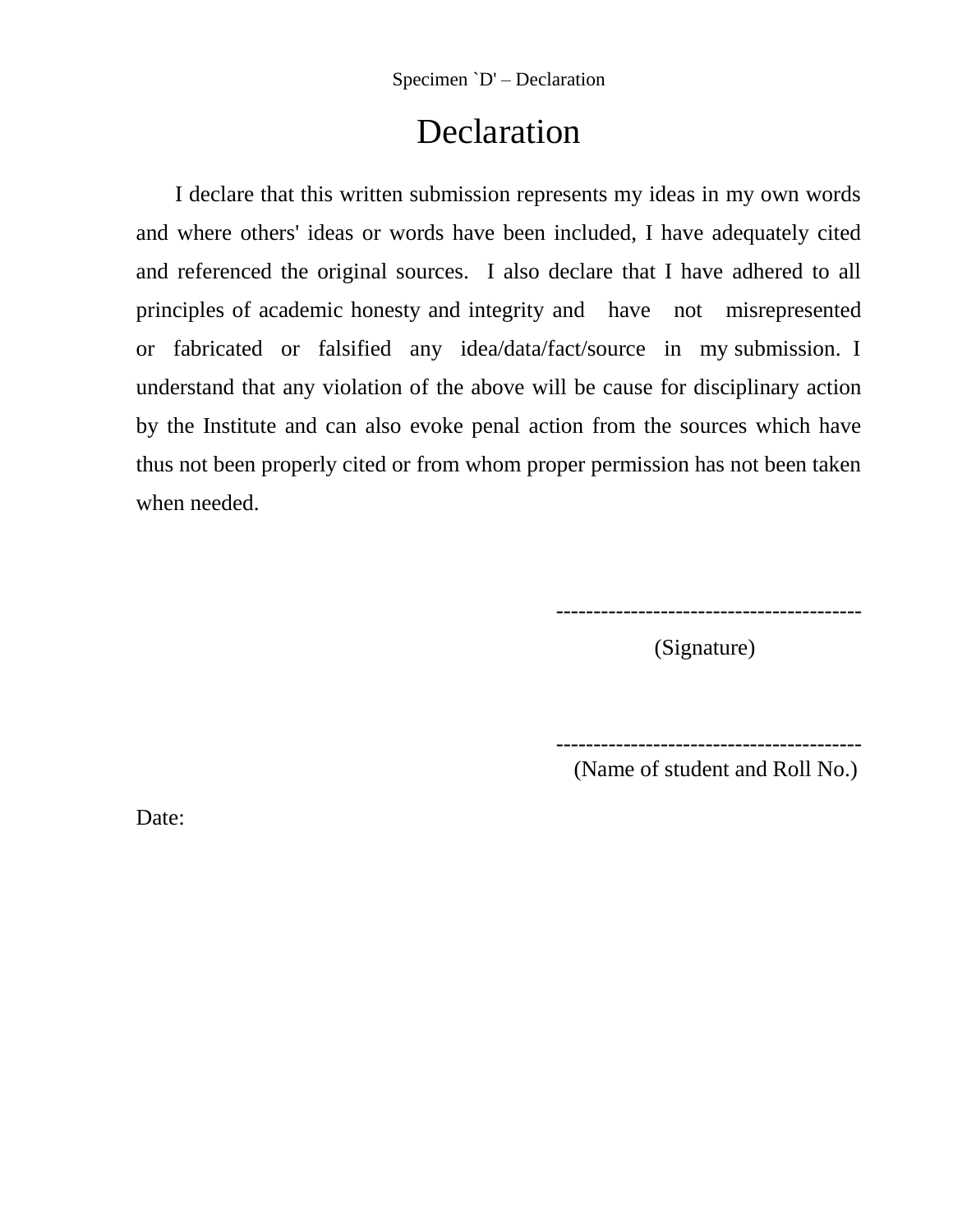Specimen `E' – Starting Chapter page Formatting

# **Chapter 1**

# **Introduction**

**1.1 (Specimen "E")**

**1.1.1 Formatting Guidelines**